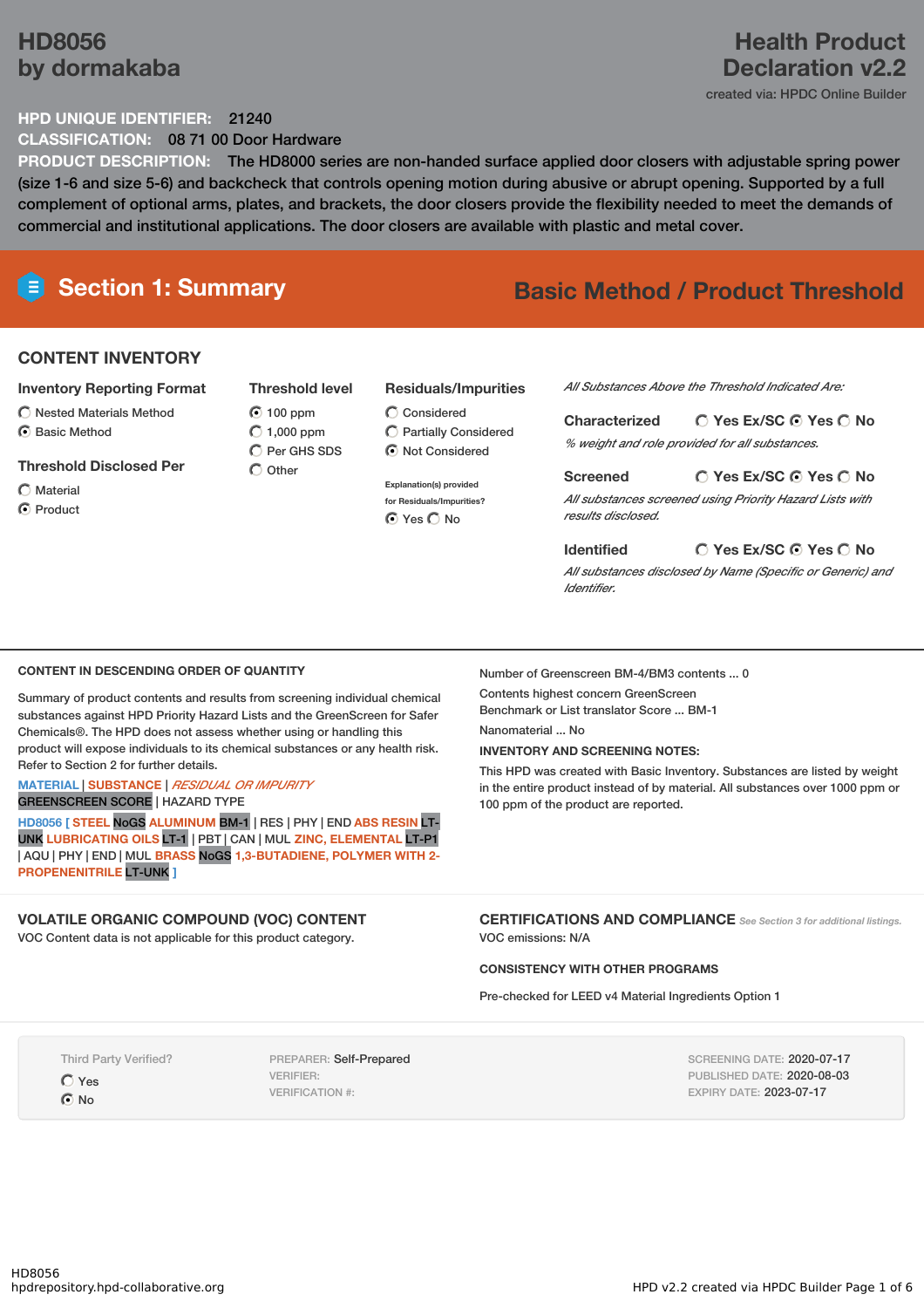This section lists contents in a product based on specific threshold(s) and reports detailed health information including hazards. This *HPD uses the inventory method indicated above, which is one of three possible methods:*

- *Basic Inventory method with Product-level threshold.*
- *Nested Material Inventory method with Product-level threshold*
- *Nested Material Inventory method with individual Material-level thresholds*

Definitions and requirements for the three inventory methods and requirements for each data field can be found in the HPD Open *Standard version 2.2, available on the HPDC website at: [www.hpd-collaborative.org/hpd-2-2-standard](https://www.hpd-collaborative.org/hpd-2-2-standard)*

| PRODUCT THRESHOLD: 100 ppm                                                        |                                                                                                                                                                                                                                           |                                         |                                      |                                                       |
|-----------------------------------------------------------------------------------|-------------------------------------------------------------------------------------------------------------------------------------------------------------------------------------------------------------------------------------------|-----------------------------------------|--------------------------------------|-------------------------------------------------------|
|                                                                                   |                                                                                                                                                                                                                                           | RESIDUALS AND IMPURITIES CONSIDERED: NO |                                      |                                                       |
| products.                                                                         | RESIDUALS AND IMPURITIES NOTES: No residuals or impurities are expected in these materials at or above the inventory<br>threshold. dormakaba products consist of finished components, and no chemical reactions are needed to develop our |                                         |                                      |                                                       |
| OTHER PRODUCT NOTES: -                                                            |                                                                                                                                                                                                                                           |                                         |                                      |                                                       |
| <b>STEEL</b>                                                                      |                                                                                                                                                                                                                                           |                                         |                                      | ID: 12597-69-2                                        |
| HAZARD SCREENING METHOD: Pharos Chemical and Materials Library                    |                                                                                                                                                                                                                                           |                                         | HAZARD SCREENING DATE: 2020-07-17    |                                                       |
| %: 65.4200 - 65.4200                                                              | GS: NoGS                                                                                                                                                                                                                                  | RC: Both                                | nano: <b>No</b>                      | SUBSTANCE ROLE: Hardware                              |
| <b>HAZARD TYPE</b>                                                                | AGENCY AND LIST TITLES                                                                                                                                                                                                                    | WARNINGS                                |                                      |                                                       |
| None found                                                                        |                                                                                                                                                                                                                                           |                                         |                                      | No warnings found on HPD Priority Hazard Lists        |
|                                                                                   |                                                                                                                                                                                                                                           |                                         |                                      |                                                       |
| <b>ALUMINUM</b><br>HAZARD SCREENING METHOD: Pharos Chemical and Materials Library |                                                                                                                                                                                                                                           |                                         | HAZARD SCREENING DATE: 2020-07-17    | ID: 7429-90-5                                         |
| %: $25.2500 - 25.2500$                                                            | GS: BM-1                                                                                                                                                                                                                                  | RC: Both                                | NANO: No                             | SUBSTANCE ROLE: Hardware                              |
| <b>HAZARD TYPE</b>                                                                | <b>AGENCY AND LIST TITLES</b>                                                                                                                                                                                                             | WARNINGS                                |                                      |                                                       |
| <b>RESPIRATORY</b>                                                                | <b>AOEC - Asthmagens</b>                                                                                                                                                                                                                  |                                         | Asthmagen (Rs) - sensitizer-induced  |                                                       |
| PHYSICAL HAZARD (REACTIVE)                                                        | EU - GHS (H-Statements)                                                                                                                                                                                                                   |                                         |                                      | H250 - Catches fire spontaneously if exposed to air   |
| PHYSICAL HAZARD (REACTIVE)                                                        | EU - GHS (H-Statements)                                                                                                                                                                                                                   |                                         |                                      | H261 - In contact with water releases flammable gases |
| <b>ENDOCRINE</b>                                                                  | <b>TEDX - Potential Endocrine Disruptors</b>                                                                                                                                                                                              |                                         | <b>Potential Endocrine Disruptor</b> |                                                       |
|                                                                                   | SUBSTANCE NOTES: Housing, end cap, bearing housing and sex nut                                                                                                                                                                            |                                         |                                      |                                                       |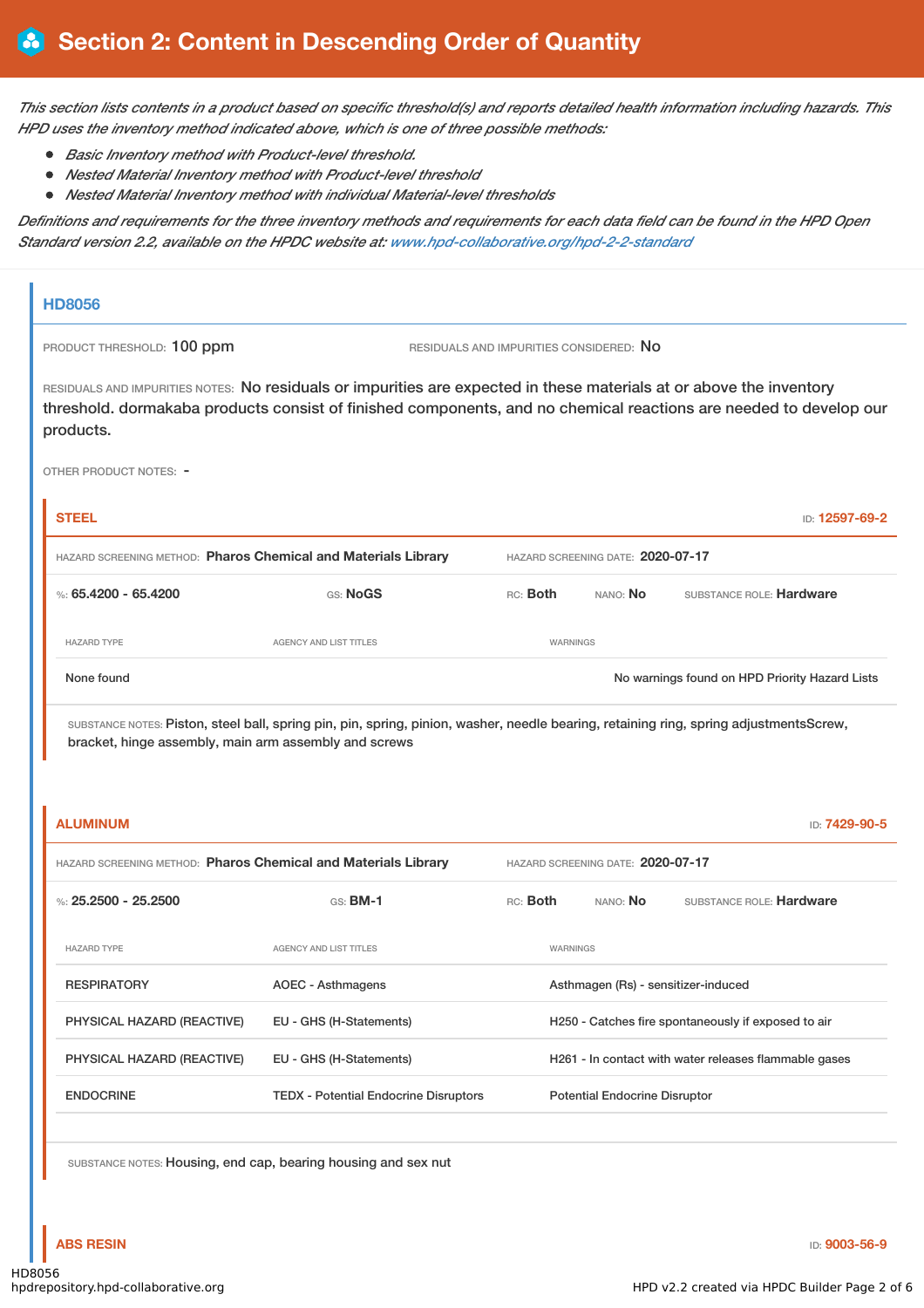| HAZARD SCREENING METHOD: Pharos Chemical and Materials Library |                               | HAZARD SCREENING DATE: 2020-07-17 |                 |                                                |
|----------------------------------------------------------------|-------------------------------|-----------------------------------|-----------------|------------------------------------------------|
| %: $5.0600 - 5.0600$                                           | <b>GS: LT-UNK</b>             | <b>RC:</b> None                   | NANO: <b>No</b> | SUBSTANCE ROLE: Hardware                       |
| <b>HAZARD TYPE</b>                                             | <b>AGENCY AND LIST TITLES</b> | <b>WARNINGS</b>                   |                 |                                                |
| None found                                                     |                               |                                   |                 | No warnings found on HPD Priority Hazard Lists |
| SUBSTANCE NOTES: Plastic full cover assembly                   |                               |                                   |                 |                                                |

| <b>LUBRICATING OILS</b>                                        |                                   | ID: 74869-22-0                                                                                    |  |  |
|----------------------------------------------------------------|-----------------------------------|---------------------------------------------------------------------------------------------------|--|--|
| HAZARD SCREENING METHOD: Pharos Chemical and Materials Library |                                   | HAZARD SCREENING DATE: 2020-07-17                                                                 |  |  |
| %: $3.7900 - 3.7900$                                           | $GS: LT-1$                        | RC: None<br>NANO: No<br>SUBSTANCE ROLE: Lubricant                                                 |  |  |
| <b>HAZARD TYPE</b>                                             | AGENCY AND LIST TITLES            | WARNINGS                                                                                          |  |  |
| <b>PBT</b>                                                     | <b>EC - CEPA DSL</b>              | Persistent, Bioaccumulative and inherently Toxic (PBiTH) to<br>humans                             |  |  |
| <b>CANCER</b>                                                  | EU - GHS (H-Statements)           | H350 - May cause cancer                                                                           |  |  |
| <b>CANCER</b>                                                  | <b>EU - REACH Annex XVII CMRs</b> | Carcinogen Category 2 - Substances which should be<br>regarded as if they are Carcinogenic to man |  |  |
| <b>MULTIPLE</b>                                                | ChemSec - SIN List                | CMR - Carcinogen, Mutagen &/or Reproductive Toxicant                                              |  |  |
| <b>CANCER</b>                                                  | <b>EU - Annex VI CMRs</b>         | Carcinogen Category 1B - Presumed Carcinogen based on<br>animal evidence                          |  |  |
| <b>CANCER</b>                                                  | GHS - Australia                   | H350 - May cause cancer                                                                           |  |  |
|                                                                |                                   |                                                                                                   |  |  |

SUBSTANCE NOTES: Closer oil

| <b>ZINC, ELEMENTAL</b>                                         |                       |                                   |                 | D: <b>7440-66-6</b>      |
|----------------------------------------------------------------|-----------------------|-----------------------------------|-----------------|--------------------------|
| HAZARD SCREENING METHOD: Pharos Chemical and Materials Library |                       | HAZARD SCREENING DATE: 2020-07-17 |                 |                          |
| %: 0.3000 - 0.3000                                             | $\mathsf{GS}$ : LT-P1 | RC: None                          | NANO: <b>No</b> | SUBSTANCE ROLE: Hardware |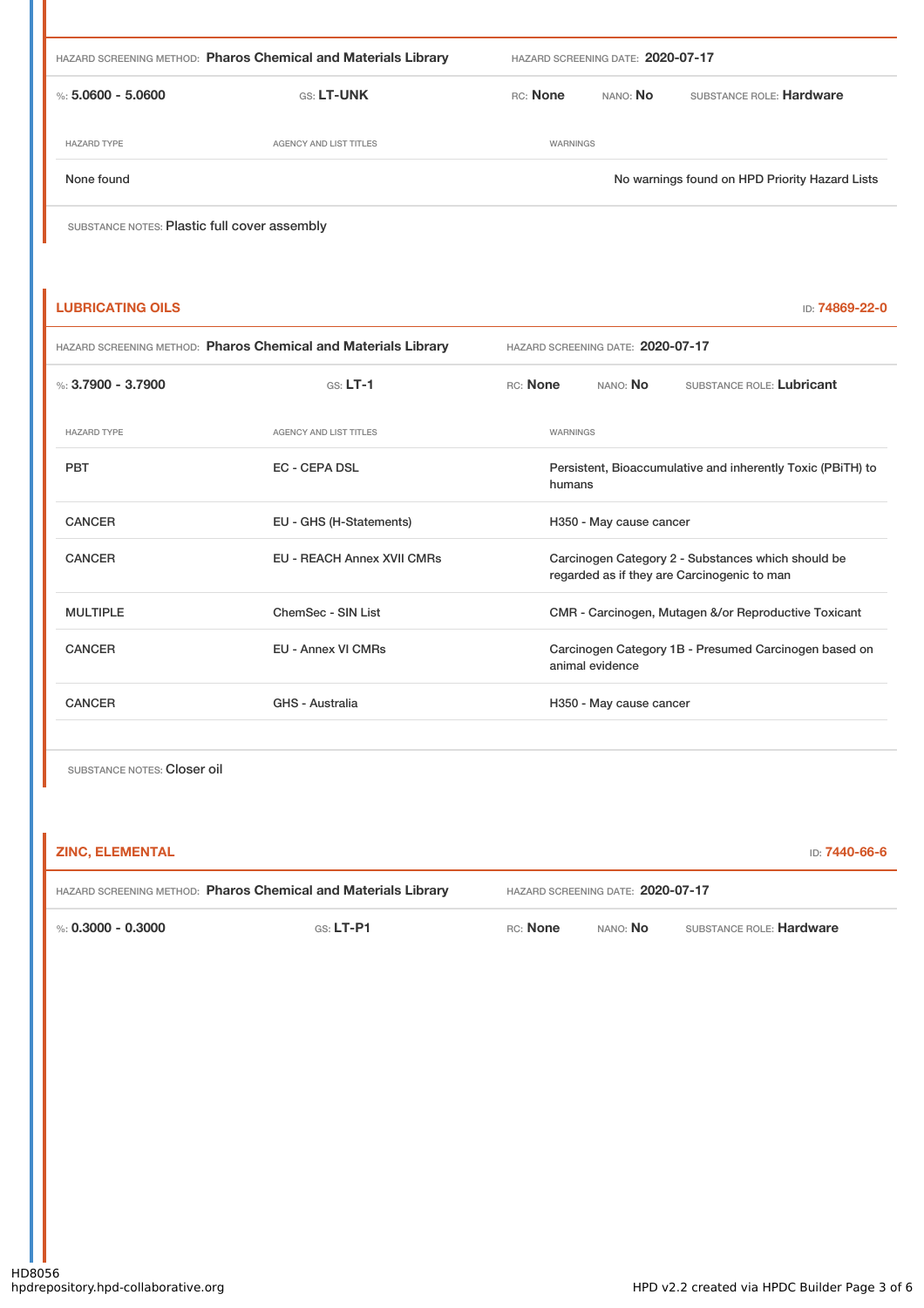| <b>HAZARD TYPE</b>         | <b>AGENCY AND LIST TITLES</b>                  | <b>WARNINGS</b>                                                                         |
|----------------------------|------------------------------------------------|-----------------------------------------------------------------------------------------|
| <b>ACUTE AQUATIC</b>       | EU - GHS (H-Statements)                        | H400 - Very toxic to aquatic life                                                       |
| <b>CHRON AQUATIC</b>       | EU - GHS (H-Statements)                        | H410 - Very toxic to aquatic life with long lasting effects                             |
| PHYSICAL HAZARD (REACTIVE) | EU - GHS (H-Statements)                        | H250 - Catches fire spontaneously if exposed to air                                     |
| PHYSICAL HAZARD (REACTIVE) | EU - GHS (H-Statements)                        | H260 - In contact with water releases flammable gases<br>which may ignite spontaneously |
| <b>ENDOCRINE</b>           | <b>TEDX</b> - Potential Endocrine Disruptors   | <b>Potential Endocrine Disruptor</b>                                                    |
| <b>MULTIPLE</b>            | German FEA - Substances Hazardous to<br>Waters | Class 2 - Hazard to Waters                                                              |
|                            |                                                |                                                                                         |

SUBSTANCE NOTES: Checkball bushing and valve control

| <b>BRASS</b>                                                   |                        |                                   | <b>ID: 12597-71-6</b> |                                                |
|----------------------------------------------------------------|------------------------|-----------------------------------|-----------------------|------------------------------------------------|
| HAZARD SCREENING METHOD: Pharos Chemical and Materials Library |                        | HAZARD SCREENING DATE: 2020-07-17 |                       |                                                |
| %: $0.1100 - 0.1100$                                           | GS: NoGS               | RC: Both                          | NANO: No              | SUBSTANCE ROLE: Hardware                       |
| <b>HAZARD TYPE</b>                                             | AGENCY AND LIST TITLES | WARNINGS                          |                       |                                                |
| None found                                                     |                        |                                   |                       | No warnings found on HPD Priority Hazard Lists |
| SUBSTANCE NOTES: Bushing                                       |                        |                                   |                       |                                                |

| <b>1,3-BUTADIENE, POLYMER WITH 2-PROPENENITRILE</b>            |                        |                                   |          | ID: 9003-18-3                                  |
|----------------------------------------------------------------|------------------------|-----------------------------------|----------|------------------------------------------------|
| HAZARD SCREENING METHOD: Pharos Chemical and Materials Library |                        | HAZARD SCREENING DATE: 2020-07-17 |          |                                                |
| %: $0.0700 - 0.0700$                                           | <b>GS: LT-UNK</b>      | <b>RC:</b> None                   | NANO: No | SUBSTANCE ROLE: Hardware                       |
| <b>HAZARD TYPE</b>                                             | AGENCY AND LIST TITLES | WARNINGS                          |          |                                                |
| None found                                                     |                        |                                   |          | No warnings found on HPD Priority Hazard Lists |
|                                                                |                        |                                   |          |                                                |

SUBSTANCE NOTES: Nitrile-Butadiene-Rubber (NBR) / O-ring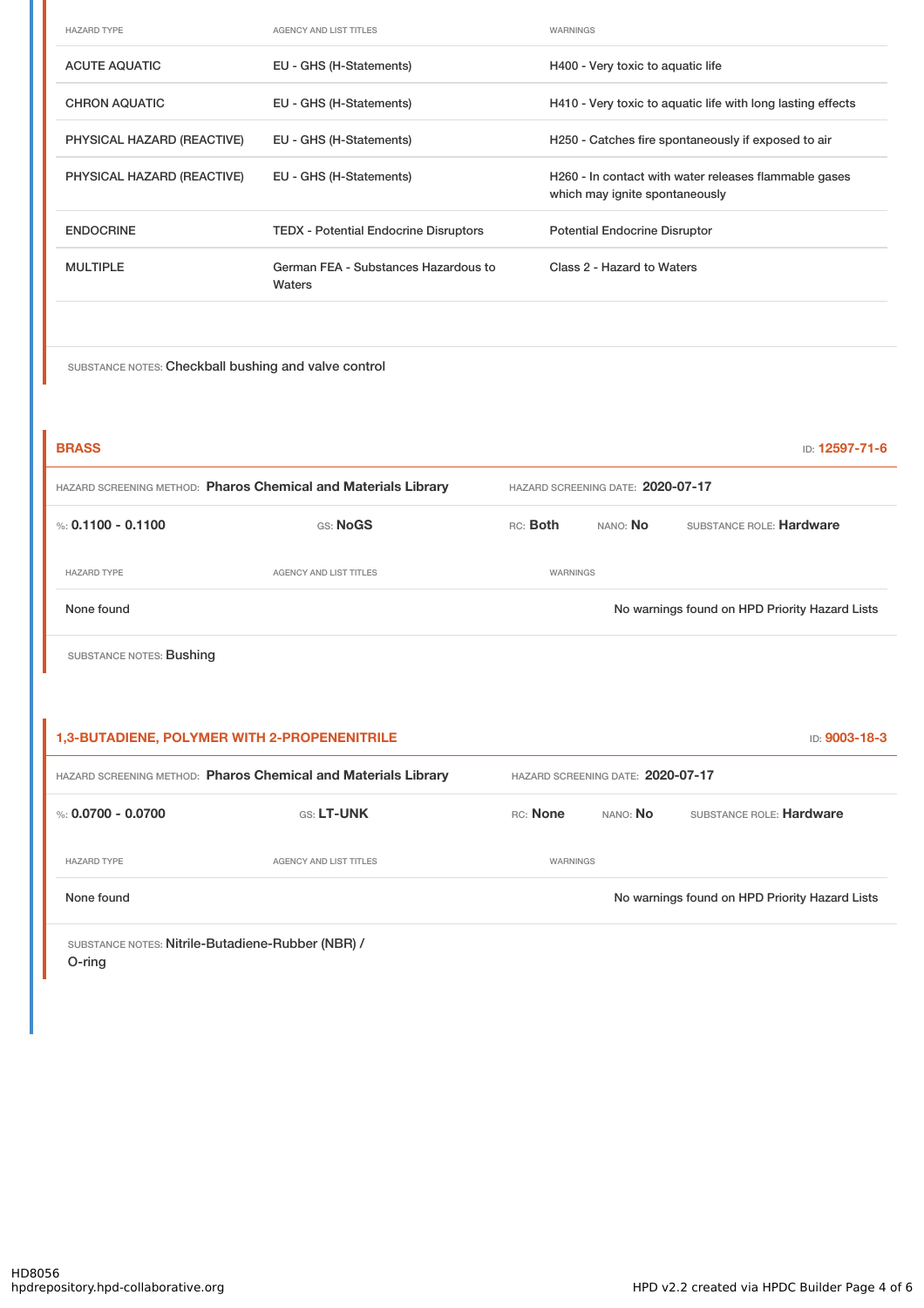This section lists applicable certification and standards compliance information for VOC emissions and VOC content. Other types of *health or environmental performance testing or certifications completed for the product may be provided.*

| <b>VOC EMISSIONS</b>                                        | N/A                          |                     |                       |  |
|-------------------------------------------------------------|------------------------------|---------------------|-----------------------|--|
| CERTIFYING PARTY: Self-declared<br>APPLICABLE FACILITIES: - | ISSUE DATE: 2020-<br>$07-17$ | <b>EXPIRY DATE:</b> | CERTIFIER OR LAB: N/A |  |
| CERTIFICATE URL:                                            |                              |                     |                       |  |

CERTIFICATION AND COMPLIANCE NOTES: This HPD is for a product that is NOT liquid/wet applied.

# **Section 4: Accessories**

This section lists related products or materials that the manufacturer requires or recommends for installation (such as adhesives or fasteners), maintenance, cleaning, or operations. For information relating to the contents of these related products, refer to their *applicable Health Product Declarations, if available.*

No accessories are required for this product.

# **Section 5: General Notes**

dormakaba has resulted from the merger of the two well-established brands Dorma and Kaba, both known for their expertise in the area of smart and secure access solutions. Together we stand for more than 150 years of security and reliability. Our master brand dormakaba stands for our offering of products, solutions and services for secure access to buildings and rooms from a single source. Our global brand power supports us to become the trusted industry leader. For more information, please go to: www.dormakaba.com. The information contained in this HPD is to be used only as a voluntary information on our products. dormakaba makes no representation or warranty as to the completeness or accuracy of the information contained herein. The products and specifications set forth in this HPD are subject to change without notice and dormakaba disclaims any and all liability for such changes. The information contained herein is provided without warranties of any kind, either express or implied, and dormakaba disclaims any and all liability for typographical, printing, or production errors or changes affecting the specifications contained herein. dormakaba DISCLAIMS ALL WARRANTIES, EXPRESS OR IMPLIED, INCLUDING, BUT NOT LIMITED TO, THE IMPLIED WARRANTIES OF MERCHANTABILITY AND FITNESS FOR A PARTICULAR PURPOSE. IN NO EVENT WILL dormakaba BE LIABLE FOR ANY INCIDENTAL, INDIRECT OR CONSEQUENTIAL DAMAGES ARISING FROM THE SALE OR USE OF ANY PRODUCT. All sales of products shall be subject to dormakaba's applicable General Terms and Conditions, a copy of which will be provided by your local dormakaba organisation upon request.